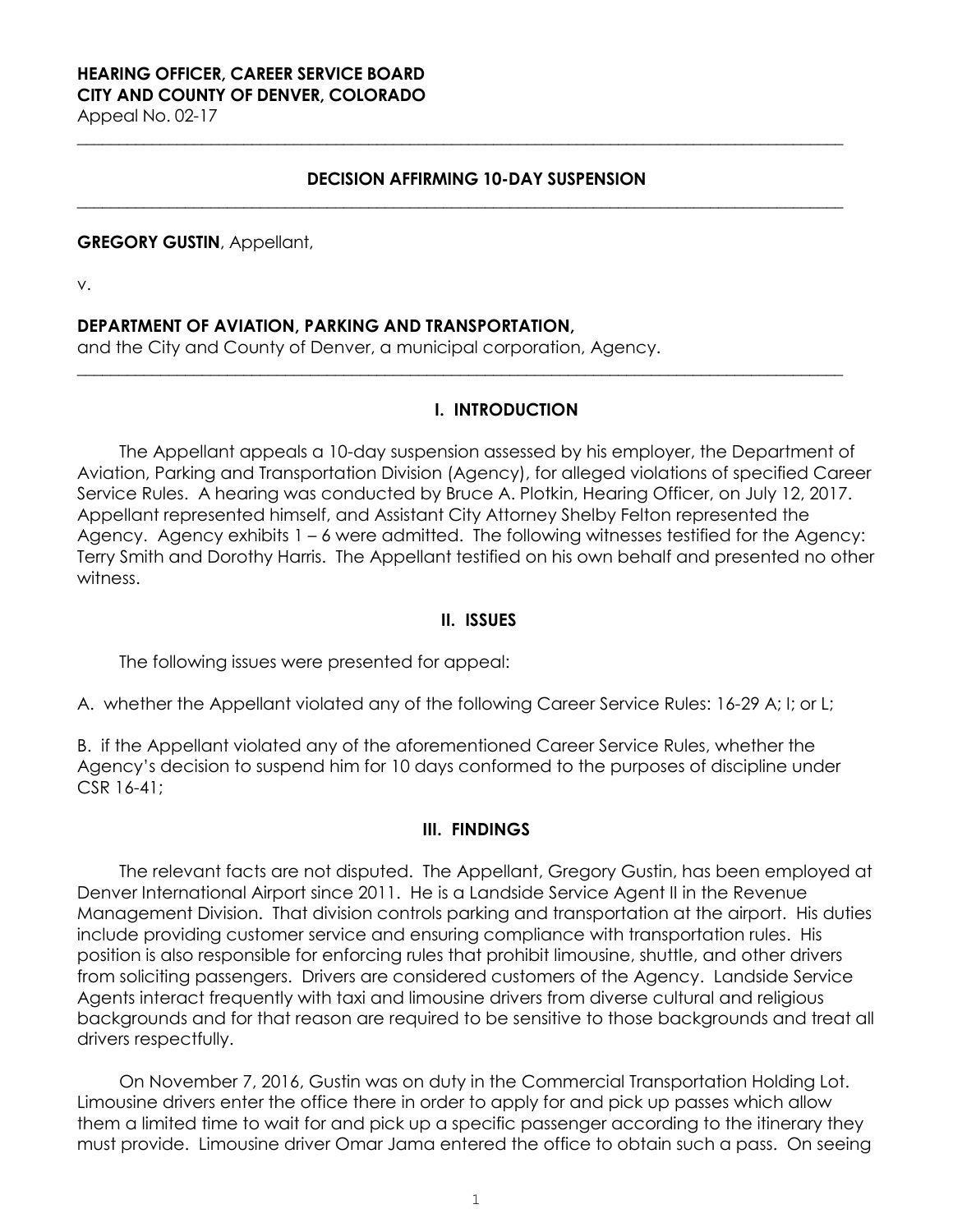Jama, Gustin said to a co-worker, loud enough for Jama to hear him, "here comes another one."

The incident occurred the day before the recent Presidential election, during which the campaign for then-candidate Trump contained divisive rhetoric concerning Muslims. Jama was offended, and immediately said "you are just like Trump," adding "stereotyping like Trump." Jama reported the incident the same day to Landside Services Administrator Terry Smith. Smith obtained statements from Gustin and from his co-worker. [Exhibits 5-2 and 9]. Both confirmed Jama's recollection.

A contemplation of discipline meeting was held on December 29, 2016, which Gustin attended with a representative. On January 3, 2017, the Agency served its notice of suspension on Gustin, signed by the decision-maker, Dorothy Harris, Senior Vice President of Parking and Transportation. [Exhibit 2]. This appeal followed timely on January 9, 2017.

### **IV. ANALYSIS**

A. Jurisdiction and Review

Jurisdiction is proper under CSR §19-10, as the direct appeal of a suspension. I am required to conduct a *de novo* review, meaning to consider all the evidence as though no previous action had been taken. Turner v. Rossmiller, 532 P.2d 751 (Colo. App. 1975).

B. Burden and Standard of Proof

The Agency retains the burden of persuasion, throughout the case, to prove Gustin violated one or more cited sections of the Career Service Rules, and to prove its decision to suspend him for 10 days complied with the purpose of discipline under CSR 16-41. The standard by which the Agency must prove each claim is by a preponderance of the evidence.

C. Career Service Rule Violations

### **1. CSR 16-29 A. Neglect of duty, or carelessness in performance of duties and responsibilities.**

Both parts of this rule require notice of a duty and either the failure to perform it (neglect) [In re Abbey, CSA 99-09, 6 (8/9/10)], or a substandard performance of that duty (carelessness). In re Simpleman, CSA 31-06, 4-5 (10/20/06). The Agency alleged Gustin's gratuitous comment was a careless performance of his duty to remain professional, and to treat customers respectfully. [Exhibit 2-3; Harris testimony]. Gustin did not dispute those duties or that he lacked notice of them. Instead, he responded (1) others make similar comments all the time; (2) he observed Jama soliciting numerous times; (3) he issued Jama's pass as requested; (4) no supervisor ever told him he did anything wrong until November 22, 2016; (5) his statement was not offensive; and (6) he was having a private conversation with a co-worker which Jama overheard.

(1) Others do it. Gustin presented no evidence, other than his statement, that others make similar comments. Moreover, it should be evident that wrongdoing by others does not excuse his own wrongdoing. The Agency established Gustin's duty to treat customers, including Jama, with respect. His comment "here comes another one," regardless of intent, was inherently demeaning, in violation of that duty.

(2) Prior solicitations. Gustin acknowledged he saw no evidence of Jama soliciting fares on November 7, 2016. The extent of Gustin's authority to deter wrongful solicitation of fares by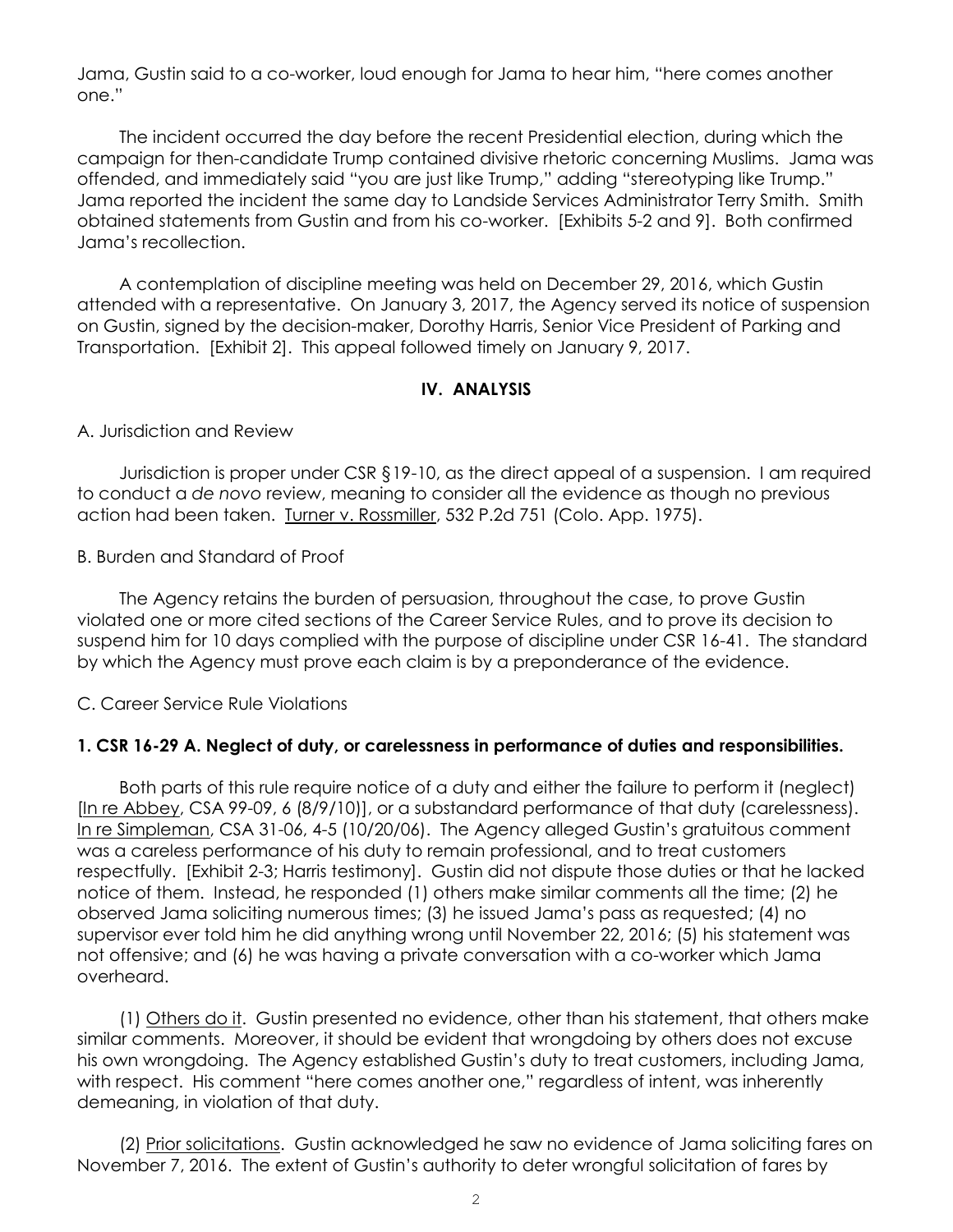drivers is to call police who are empowered to write citations. Gustin's comment did nothing to address wrongful solicitation. That Gustin did not call police to enforce a violation is further evidence the comment was gratuitous and demeaning, rather than a warning or legitimate enforcement function. Jama came simply to request a legitimate pass, Gustin had a duty to issue it and his comment was wholly unrelated to that duty. Finally, even if Jama had been soliciting fares, that improper action would not have justified Gustin's duty to remain professional.

(3) Issued pass. Gustin's subsequent issuance of a pass for Jama was irrelevant to his inappropriate comment. Customers should not have to endure insulting, inappropriate comments before obtaining legitimately-requested passes.

(4) Not timely notified. Appellant was issued discipline a year earlier for similarly insulting and insensitive comments, [Exhibit 4], and thus was on notice the Agency considered such comments entirely inappropriate. [Exhibit 4-2]. Also, Gustin was asked the same day to provide a statement about the incident, providing further notice to Gustin that the Agency was taking an active interest in the incident. Gustin's 2015 work review also reminded him to treat drivers respectfully. [Exhibit 6-3]. Finally, the period between the incident, November 7, until the issuance of the Agency's contemplation of discipline letter two weeks later, on November 22, was an appropriate, and even brief time, for an Agency to investigate, consult, and issue a notice in contemplation of discipline.

(5) Not offensive. Harris' findings in the notice of discipline and in her testimony, that Gustin's comment was inappropriate and insensitive, and Smith's similar conclusion at hearing [Smith testimony], were more persuasive than Gustin's denial. The comment, on its face, is inherently disparaging and insensitive in view of Jama's legitimate purpose for entering the office, and in view of Gustin's apparent annoyance with Jama for his prior alleged solicitation violations.

(6). Private conversation. Gustin obviously saw Jama enter the office since Jama's entrance prompted Gustin's comment. Thus, the comment, which Gustin made loud enough for Jama to hear, was not private.

The Agency established Gustin's duty to treat Jama with professionalism and respect. His comment was, on its face, unprofessional and disrespectful of that duty. None of Gustin's explanations justified the comment. Consequently, the Agency proved Gustin's comment was careless of his duty to treat a customer professionally and respectfully, and therefore proved Gustin violated CSR 16-29 A.

### **2. CSR 16-29 I. Failure to maintain satisfactory working relationships with co-workers and other individuals the employee interacts with as part of his or her job.**

Gustin acknowledged he had prior interactions with Jama during the course of his duties. He also acknowledged Jama sought a pass from him on November 7, 2016. Issuing passes is part of Gustin's duties. Jama was, therefore, a member of the class of "other individuals," encompassed by this rule, to whom Gustin was obligated to maintain a satisfactory working relationship.

Jama was offended by Gustin's comment. He immediately protested "you are just like Trump," and "[you are] stereotyping like Trump." While Jama's reaction was one factor to consider in assessing whether a violation occurred [In re Harrison, CSA 55-07, 89-07 and 90-07, 53 (6/17/10)], the standard for analyzing a violation under this rule is objective and is not defined by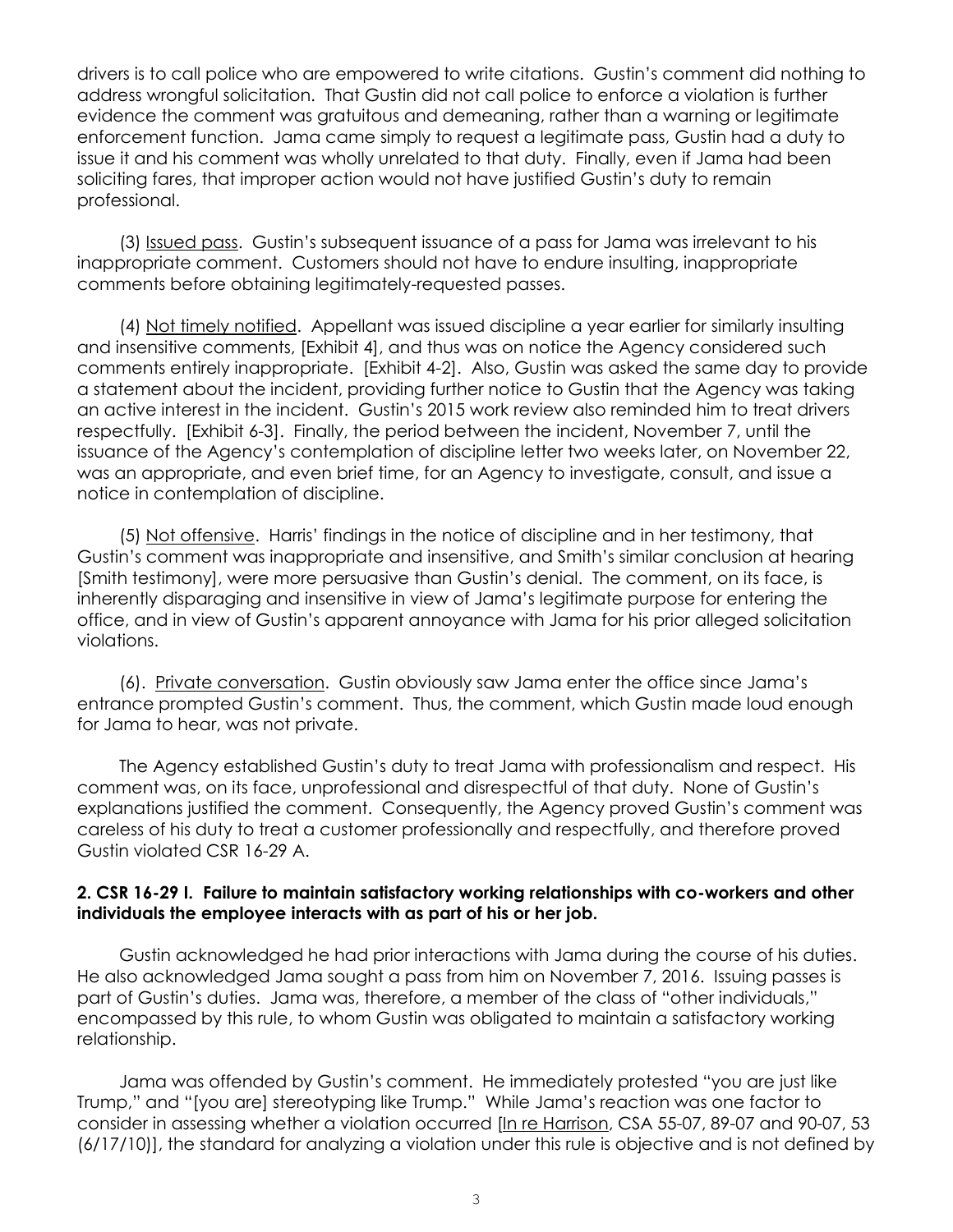the affected individual's subjective feelings and perception of mistreatment. In re Leslie, CSA 10-11, 15 (12/5/11).

In the case of an allegedly offensive statement, the analysis must begin with the plain and ordinary meaning of the statement, and next, whether a reasonable person would find that plain meaning offensive. It is difficult to imagine anything other than a negative connotation to the words "here comes another one," regardless of the speaker's intent. Its commonly understood use is belittling.<sup>1</sup>

The context was also important. Gustin considered Jama to be a frequent illicit solicitor of fares. Thus his comment, intended to be overheard, was more likely than not, a disdainful expression of disapproval of Jama's prior actions. Gustin had been disciplined one year earlier for making unsolicited and inappropriate comments. The common meaning of the clause "here comes another one," combined with the particular circumstances of this case indicate, by a preponderance of the evidence, that Gustin's remark to Jama was belittling and detrimental to their working relationship.

Gustin argued he continues to enjoy a professional, if not friendly, relationship with Jama, and continues to issue passes to him, so that harm to the working relationship was not established. However, "permanency of damage to the work relationship is not prerequisite for finding a violation of this rule." In re Novitch, CSB 49-15A, n. 11(9/15/16). For these reasons, Gustin's remark to a customer "here comes another one" violated CSR 16-29 I.

**3. CSR 16-29 L. Discrimination or harassment as defined in this Rule 16. This includes making derogatory statements based on race, color, creed, religion, national origin, sex, gender identity, sexual orientation, marital status, military status, age, disability, political affiliation, or any status protected by federal, state, or local laws. This prohibited conduct need not rise to the level of a violation of any relevant state or federal law before an employee may be disciplined ….**

Proving a violation of this rule requires more than establishing a demeaning remark, action or gesture. A derogatory statement, whether by word, deed, or other means, must be objectively discriminatory or harassing based on a protected status. The Agency found Gustin's comment about Jama to be harassing<sup>2</sup> based on Jama's race, color, creed, religion, or national origin.

Based on the findings and conclusions above, Gustin's comment was offensive. The following circumstances are relevant to determine whether the offensive comment was objectively harassing based on a protected status: 1. Jama found Gustin's comment to be offensive based on an unstated protected status; 2. Jama asked Gustin to repeat the

 $<sup>1</sup>$  See, e.g.</sup>

l,

Here comes another one

Here it comes again

Here comes another one

When will it ever end? I know whatever it is

I've not seen one before

But here comes another one

And here comes a bunch of 'em

Here comes another one

Thank God I'm not having lunch with them

<http://www.metrolyrics.com/here-comes-another-one-lyrics-monty-python.html> [last viewed 8/1/17].

<sup>2</sup> While the Agency's notice of discipline claimed Gustin's comment was discriminatory or harassing under this rule, the Agency clarified during hearing that it was pursuing only a claim of harassment based on a protected status, and not discrimination. [Ms. Felton response to Hearing Officer question].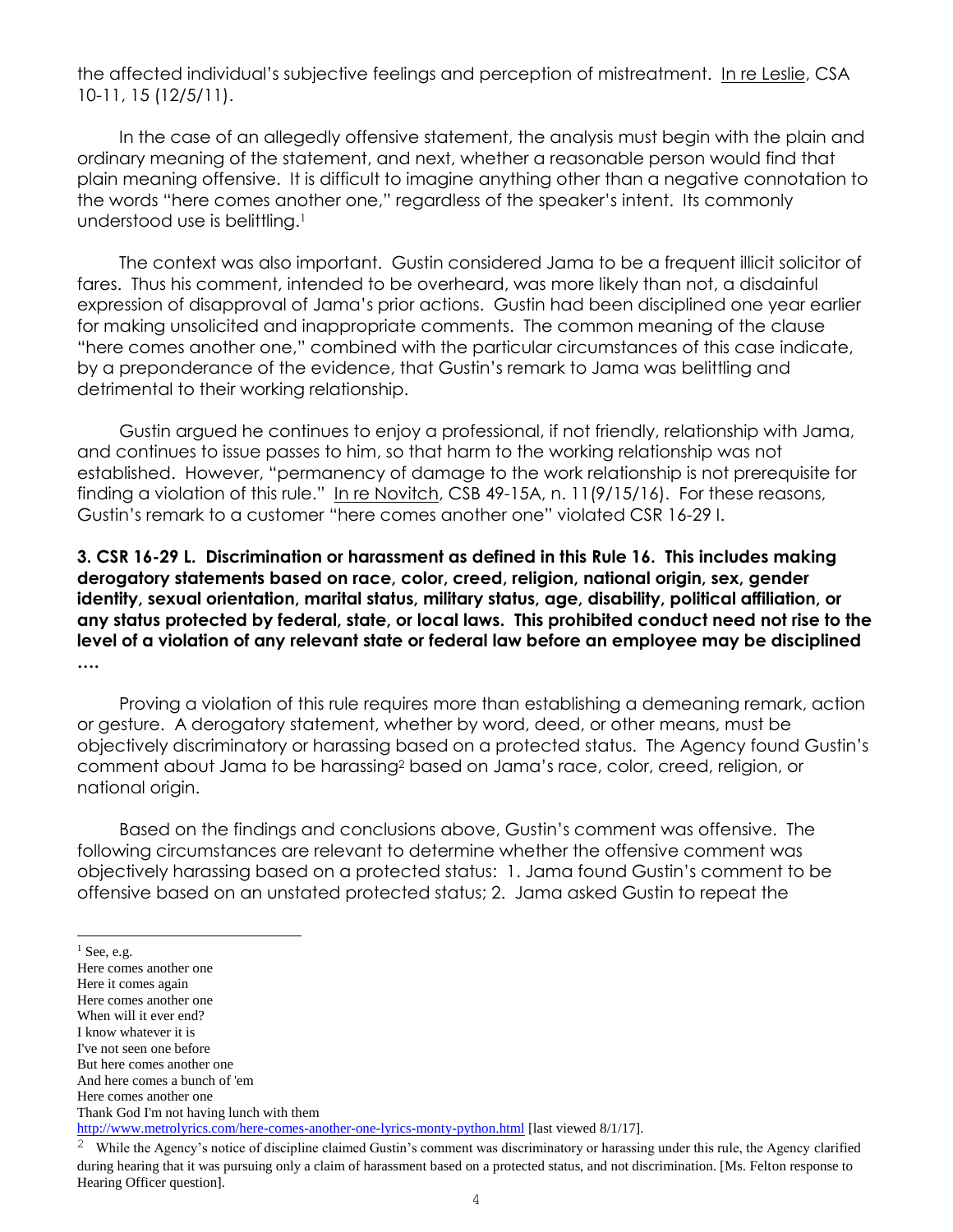comment, and Gustin immediately specified "there are already two solicitors on the east side," strongly indicating his meaning that "another one" referred to "another solicitor; " 3. Gustin also told Jama he'd seen him soliciting taxi passengers on numerous occasions, and other agents saw the same behavior [Exhibit 2-5; Gustin testimony]; 4. the Agency allowed it was possible Gustin intended his statement "here comes another one" referred to drivers who solicit riders, rather than someone of a particular race, religion, color, or national origin [Exhibit 2-3]; 5. Gustin acknowledged the statement and subsequently gave consistent accounts of the incident; and 6. taken alone, the statement "here comes another one" does not suggest any protected status.

Despite Jama's feelings about Gustin's comment, the objective evidence, above, strongly suggests Gustin's comment was not based on a protected status. Thus, even while the comment was offensive in violation of other rules, the Agency failed to prove it was harassing based on a protected status. Consequently, the Agency failed to prove this rule violation.

## **V. DEGREE OF DISCIPLINE**

The purpose of discipline is to correct inappropriate behavior if possible. Appointing authorities are directed by CSR 16-41 to consider the severity of the offense, an employee's past record, and the penalty most likely to achieve compliance with the rules. CSR 16-41.

### **A. Seriousness of the proven offenses**

Even though harassment based on a protected status was not proven, Gustin's comment violated the Agency's fundamental customer service expectations. These expectations had been amply communicated to Gustin.

### **B. Prior Record**

Gustin was suspended in 2015 for three days and was required to attend diversity training for insensitive remarks toward two Muslim taxi drivers who were praying on one of the passenger pickup islands. They were not in violation of any law or airport regulation. Nonetheless, Gustin approached to ask if they were praying for nine-year-old wives. [Ex. 4]. In view of Gustin's insensitive comment in the present case, Gustin's previous training did not accomplish its purpose. Consequently, the Agency was justified in assessing a more substantial penalty this time.

### **C. Likelihood of Reform**

Previous discipline and previous training did not dissuade Gustin from making inappropriate and insensitive comments. In addition, he denied all wrongdoing in the present case. Therefore, it is unknown if a more substantial suspension and additional sensitivity training will result in the reform sought by the Agency.